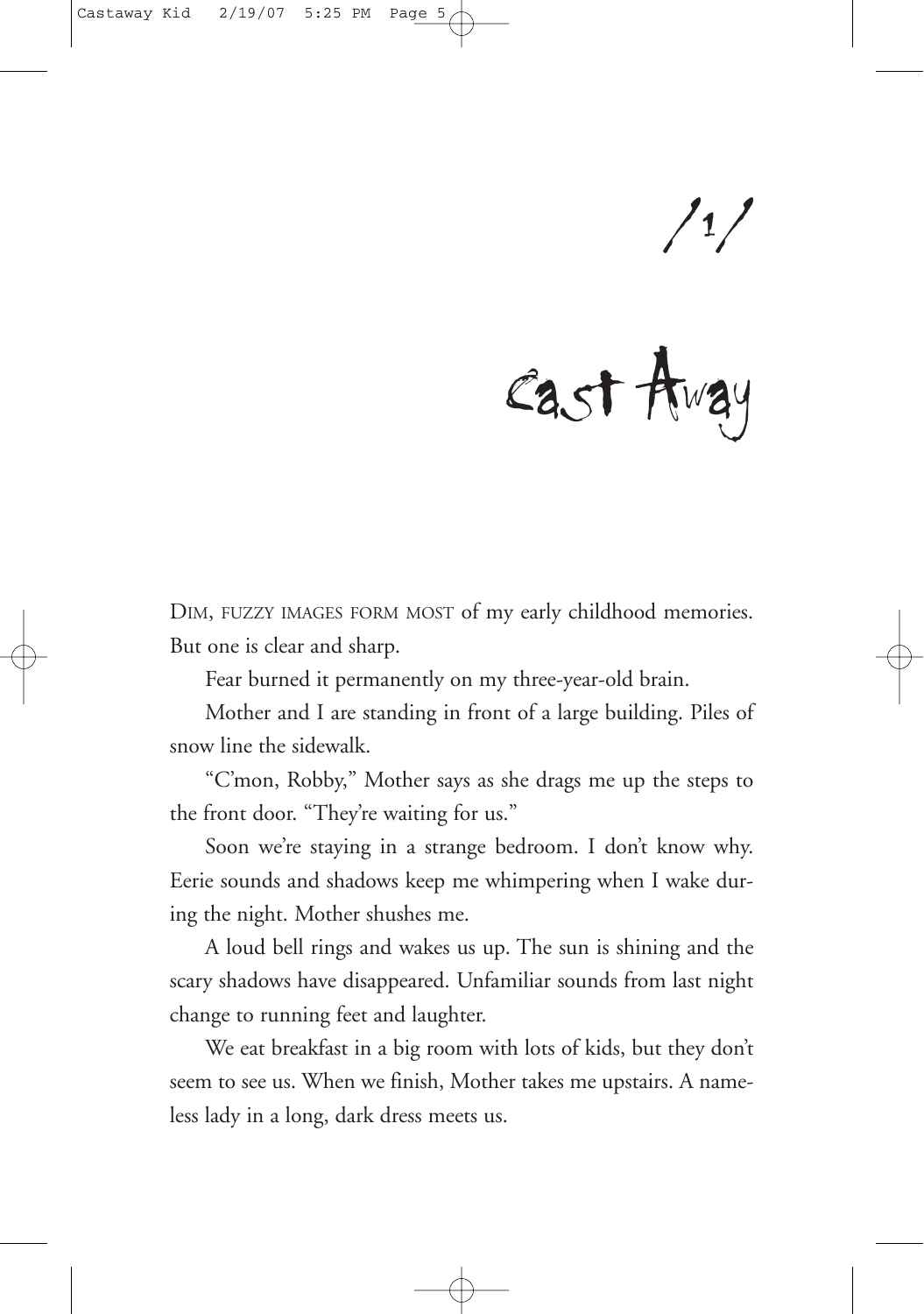## 6 Castaway Kid

"Why don't you go over there and play?" she says, pointing to a corner where a boy stacks building blocks.

I don't move.

"Do what she says, Robby!" Mother orders.

Clinging to Mother's leg, I hesitate. She brushes my hand away, grabs my arm, and drags me to the play area. She plops me on the floor, facing the boy with my back to her.

I reach for a block, but the kid grabs it. When he begins to scoop the other toys away from me, I turn to complain.

Only the strange lady is standing there.

Mother is gone.

"Mommy had to go to the hospital, Robby," the woman tells me. "She took the train back to Chicago. She'll come to see you again when she gets better."

Her mouth keeps moving, but I don't hear the words. When it finally sinks in that Mother has left me, I begin to whimper.

"Stop that, Robby," the woman commands. "Play with the toys."

"I want Mommy!" I scream. "I want Daddy. I want Grandma Gigi. I wanna go home!" The screams turn to loud sobs as I run toward the door. I try to open it, but can't turn the handle.

"Stop that crying, Robby, or I'm going to spank you!" the woman warns.

"I wanna go home! I wanna go home!" I cry, throwing myself on the floor and kicking my feet.

The tantrum pushes her to the end of her patience. Yanking me off the floor, she spanks me again and again. Finally I clamp my teeth together to keep the cries inside.

She stops, but I can't quit sniffling.

That night, the other kids ignore me.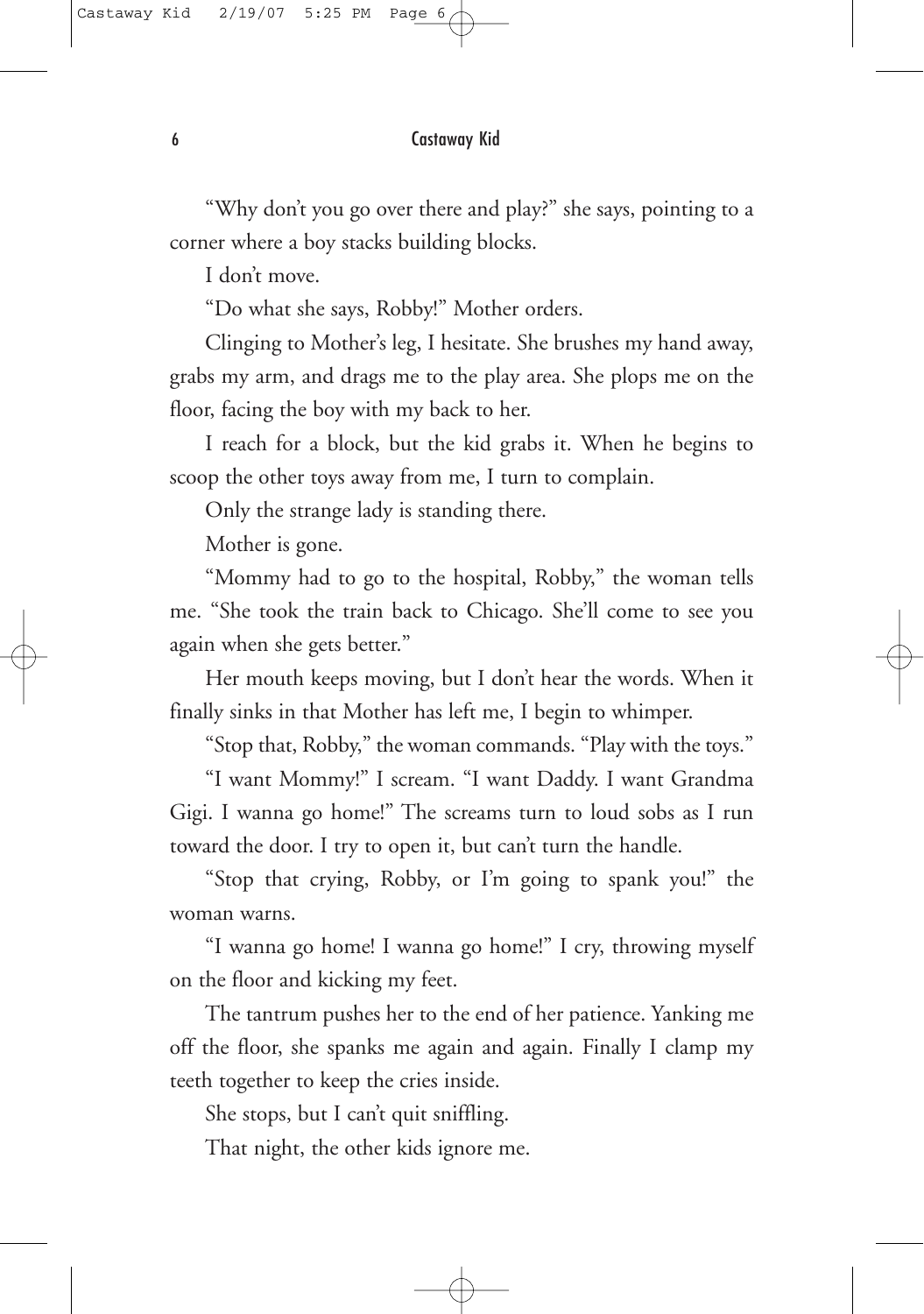When morning comes, I wake up in a wet bed. The woman scolds me.

After breakfast she puts a brown rubber cover over the mattress and a brown rubber sheet on top. She makes me lie between them all morning.

The rubber sheets are hot. They squeak when I move.

"Pee-pee baby," some of the boys chant. "New kid is a pee-pee baby." I'm ashamed, but too afraid to say anything.

The squeak of brown rubber sheets has tagged me as being bad, different.

Different from the other boys at the place where Mother has abandoned me.

 $\overline{\phantom{0}}$ 

In the weeks and months that followed, I heard nothing from Mother. But I did hear from Grandma Gigi.

I don't know how or when she found out where I was. But once she did, she took the train from Chicago every Saturday to visit me in the little farming town of Princeton, Illinois.

Gigi was in her 60s, divorced, and poor. Living alone in a tiny apartment, she worked as a clerk at the big Marshall Field's department store downtown. My mother, Joyce Mitchell, was her only child; I was Gigi's only grandchild.

Visiting me wasn't easy for Gigi. It meant leaving her apartment on the north side of the city early in the morning, walking four blocks on Ridge Boulevard to Howard Street, and catching a bus to the Howard station—then taking the Red Line elevated train to Belmont, changing to the Purple Line to Adams and Quincy, and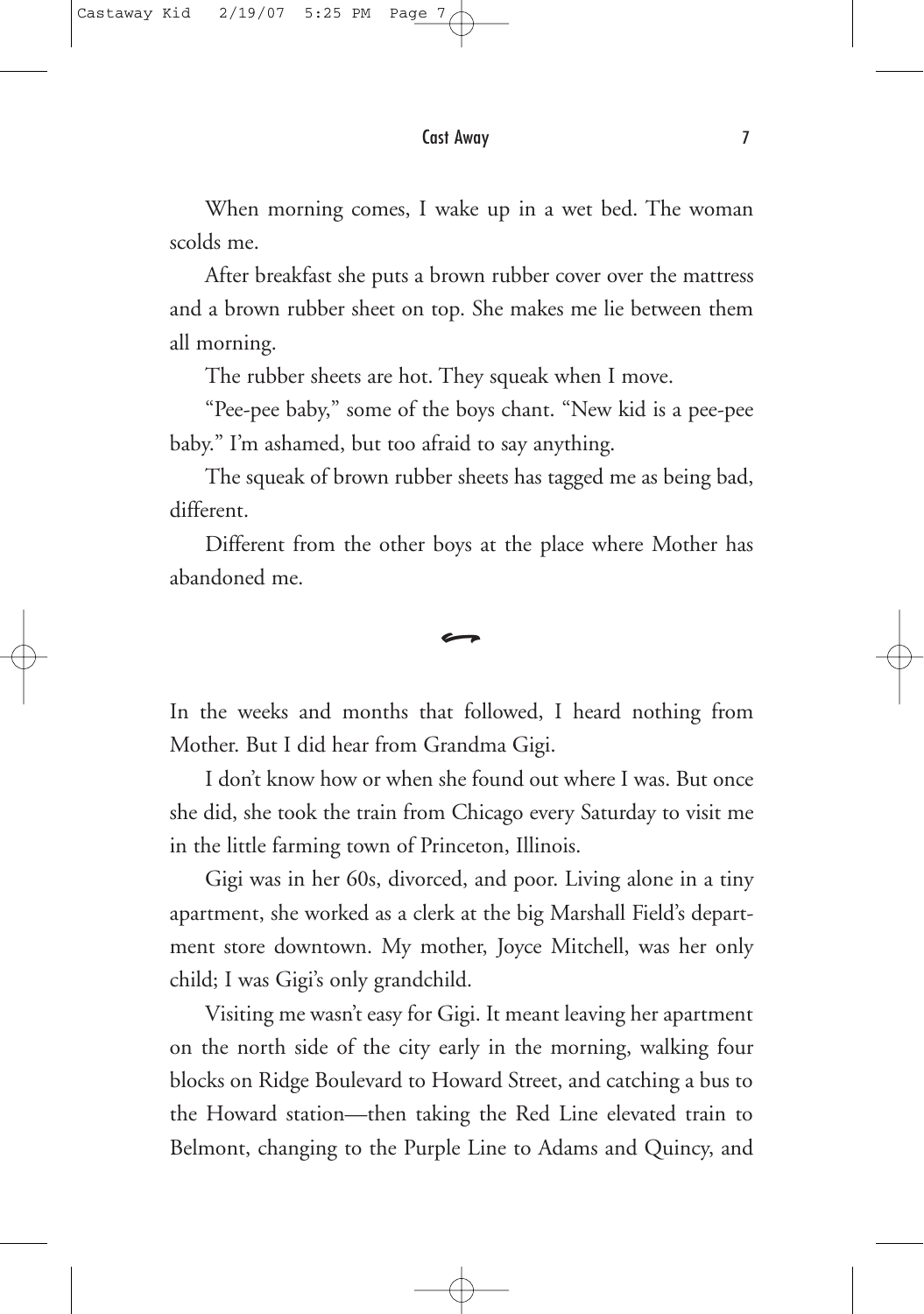## 8 Castaway Kid

walking several long blocks to Union Station. There she caught the train known as the California Zephyr and rode for two hours to Princeton. Arriving about 10 A.M., she'd face five more blocks to the Covenant Children's Home.

When she finally saw me, Gigi would kneel and wait for me to run to her. Somehow she stayed on her feet as I threw myself into her arms. Hugging me close, she smelled good. She always looked like a lady—a modest but flattering dress covering her medium build, along with earrings, a necklace, nylon stockings, heels, and a hat with short, dark curls peeking out from under the brim.

"What new things have you learned since last I was here?" she'd always ask. I'd tell her all I could think of, then proudly tug her to the playground to show her my latest trick.

I was proud, too, when she said "Hi" to some of the other boys and called them by name. Kids like us felt special when someone remembered who we were.

Toward noon Gigi and I would walk to a small restaurant nearby. She ordered coffee, but rarely ate a meal. She let me look at the menu, then said, "How about a hamburger and a nice glass of milk? We'll have ice cream for dessert." That always sounded good to me.

But 2:00 P.M. would come much too soon. Gigi had to say good-bye and leave to catch the 3:00 train back to the city.

"Gigi, take me with you," I would beg. "Please, Gigi, please take me with you!"

That's when she would kneel again, tears in her eyes, saying the same thing she always said. "Robby, darling, you're my precious grandson. I'm sorry I can't keep you with me. I'm sorry your parents are too sick to keep you. Keep my love in your heart. It will always be there."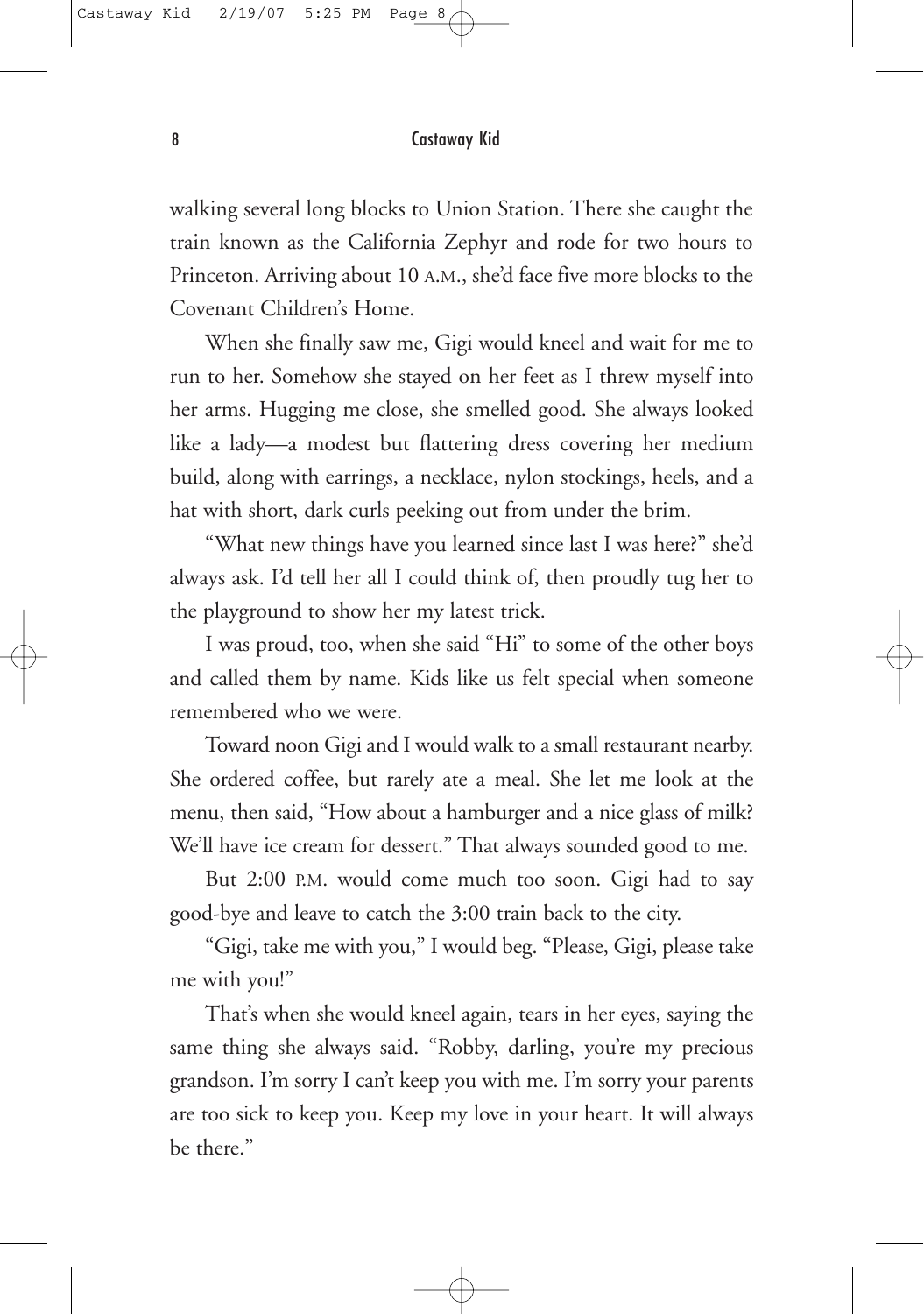I didn't understand what she meant. All I knew was that love seemed to fill me up each Saturday when she was with me. When she left, I felt empty and alone.

Time after time, standing outside the front door of the Children's Home, I watched her walk away. Arms crossed and hands tucked into armpits, I rocked slightly left to right.

*Why won't you take me home with you?* I cried silently. *I'll be a good boy, Gigi. I promise. I won't eat much! Please, please don't leave me here.*

Finally she would disappear from my tear-blurred sight. And the only one left to hug me was . . . me.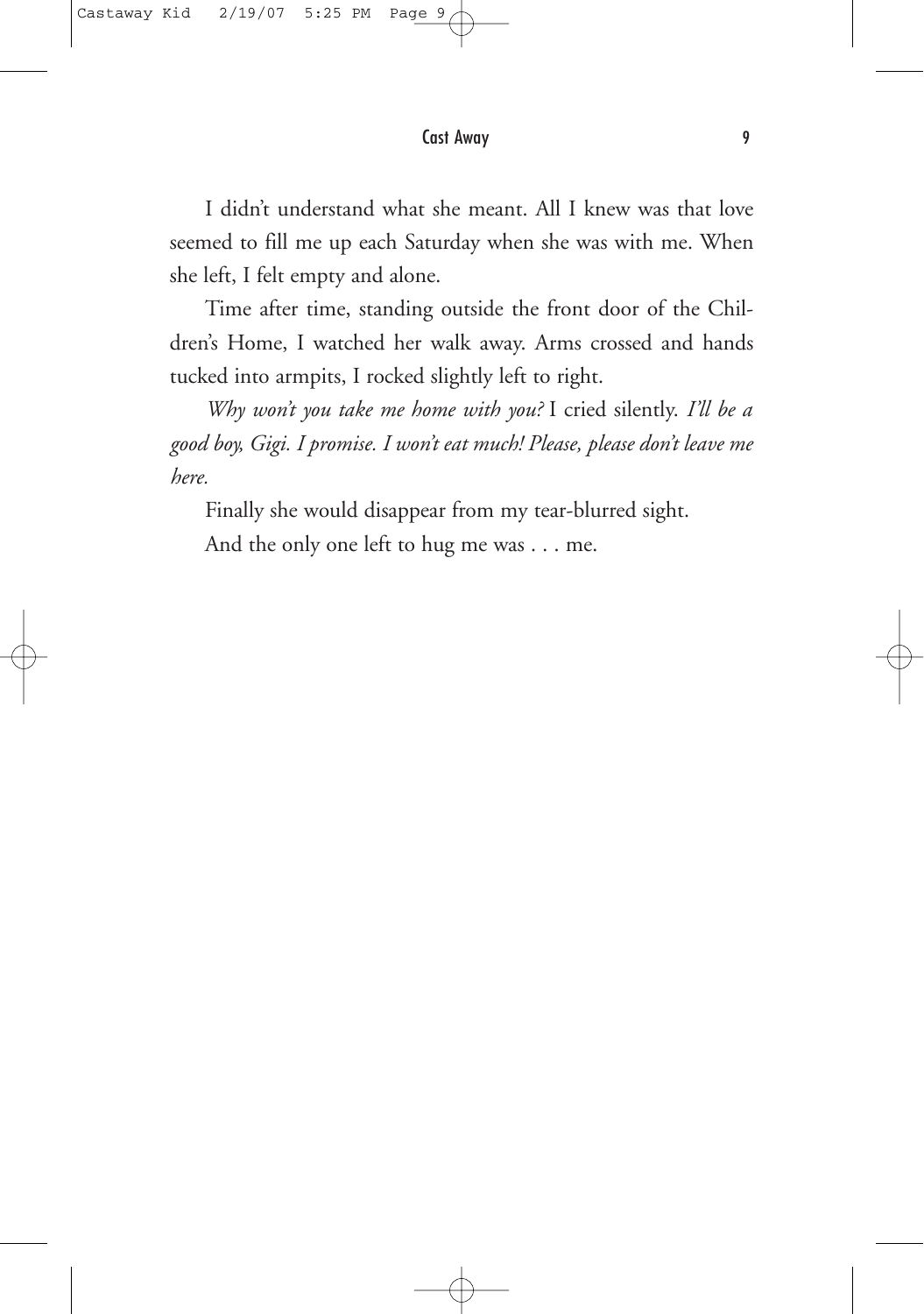"Wow. The moment I read the first page, I was crying. I couldn't put the book down. I have a little boy who just turned four, and can't imagine ever leaving him for longer than I have to. All I wanted to do was grab my little boy out of his bed and hold him. I am deeply humbled by this story. I hope it will change the lives of millions of people. It has mine."

> —BRIAN LITTRELL Recording artist Member of the Backstreet Boys

"*Castaway Kid* is an awesome story of the power of Jesus to redeem every facet of our lives. This is a great book that reminds me personally of God's love. I cried real tears reading this; it is a must read."

> —DAVE RAMSEY *New York Times* bestselling author *The Total Money Makeover*

"Before you sit down to read *Castaway Kid* by Rob Mitchell, I would suggest that you obtain a box of tissues. This compelling story grabs from the first page and helps you to understand what real loneliness and rejection feel like. More importantly, it puts into perspective the most important things in life, such as a relationship with God. This is a splendid example of how the hand of God can heal all wounds and boost us toward the goal of realizing our innate potential. When you finish this book, you will be ready to put down the tissue and pick up your conqueror's helmet."

> —BENJAMIN S. CARSON, SR., M.D. Johns Hopkins Medical Institutions Author, *Gifted Hands: The Ben Carson Story*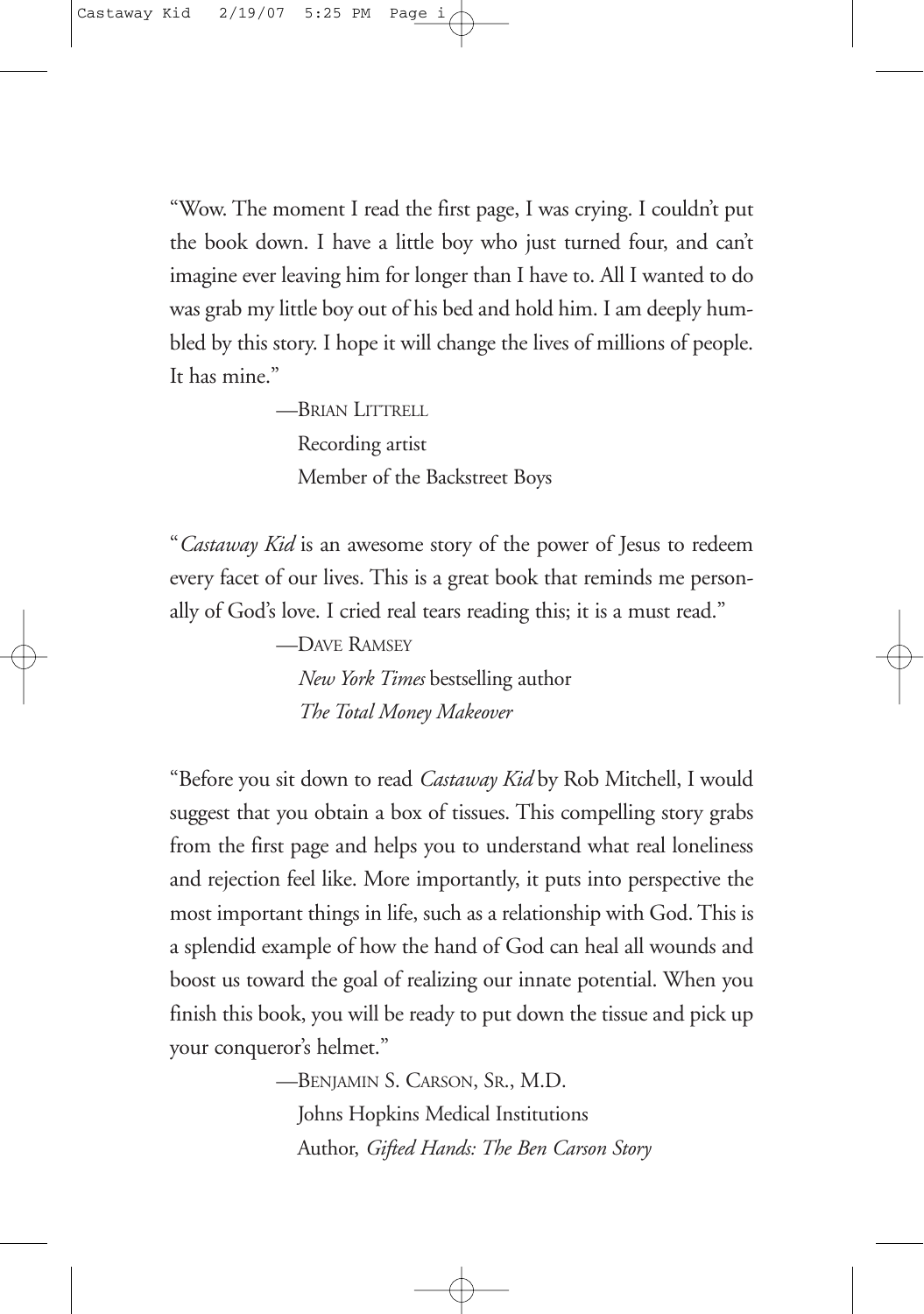"A powerful, compelling message that points to the unimaginable grace of our heavenly Father."

> —DAN T. CATHY President and chief operating officer Chick-fil-A, Inc.

"In an era espousing 'self-esteem,' Rob Mitchell points out with actual experience how badly all of us need God's help in our lives and endeavors. An important read!"

> —BEN EDWARDS Retired chairman A.G. Edwards & Sons, Inc.

"This is a remarkable work of contemporary literature that quickly gets inside the reader's head, then heart. The book starts out as a little boy's struggle with abandonment but quickly becomes the reader's own struggle with universal themes of loneliness, fear, rejection, anger, bitterness, and how to forgive others and ourselves."

> —DOTTY HOOTS English educator, Wesleyan Academy High Point, North Carolina